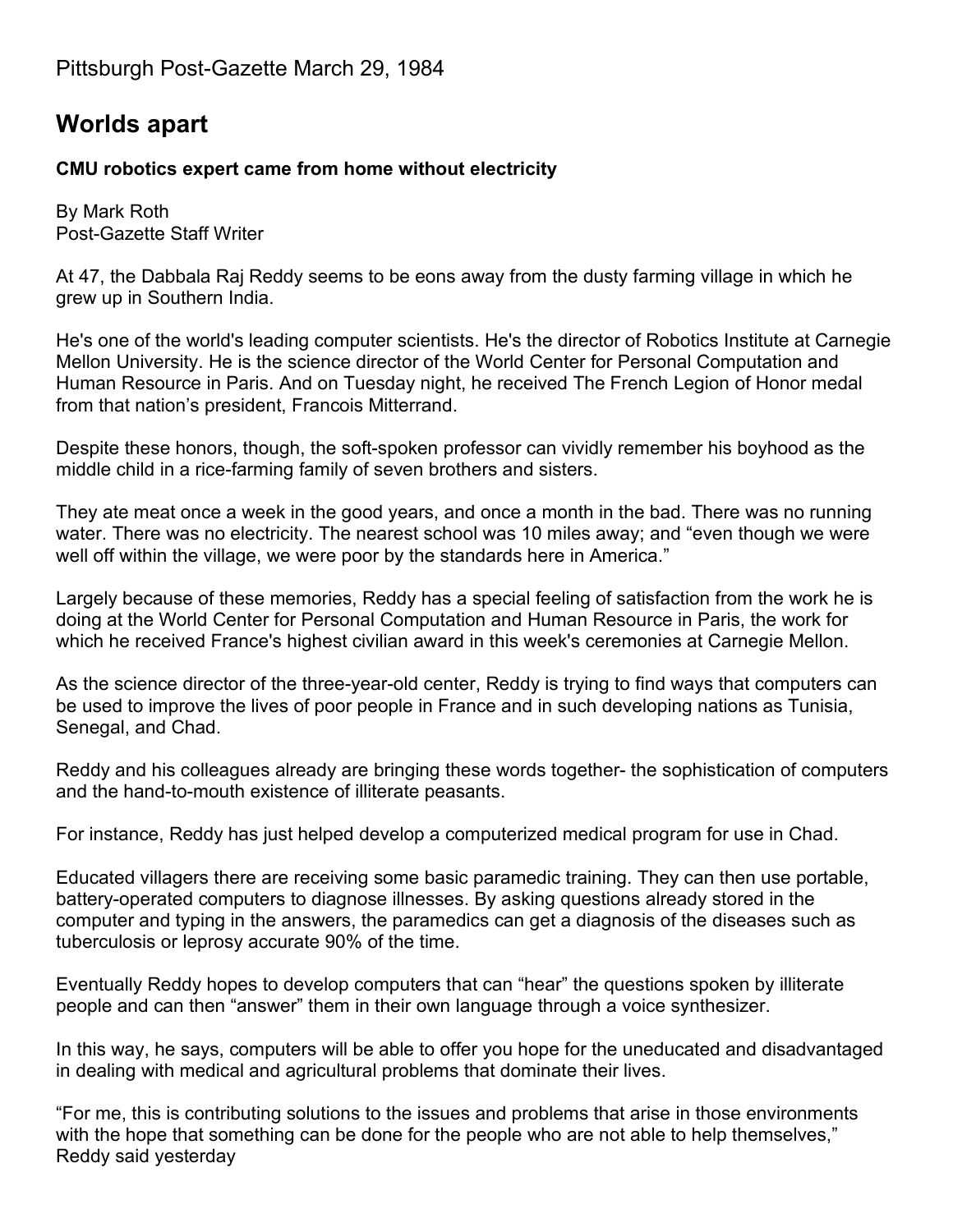"It is more like a labor of love for me, and I'm sure we will want to do something for the environment from which we have come "

Reddy seems uncomfortable talking about his achievements and honors. He is much more eager to talk about his first loves - computers and the field of artificial intelligence, in which he is trying to create computers that can learn and think on their own.

He does not feel his dreams are one bit farfetched.

"You must remember that 20 years ago, when we were starting to use computers, we used to pay \$100,000 for one computer that we can now carry around inside a calculator. Twenty years from now, it is not inconceivable that they may be a transistor radio sized package that we can put into a robot that allows you to see hear and think

"Look at it this way: if automobiles had improved at the same rate as computers, you would be able to go out today and buy a Rolls Royce for \$2.50 and drive it at 50,000 miles an hour."

As director of the CMU's Robotics Institute, Reddy is overseeing two major types of research. One is to develop "factories of the future" - computerized manufacturing companies that can make several types of products from one day to the next with minimum manpower and maximum flexibility. The second is to develop sensor equipped robots that can be used in hazardous environments such as outer space or in contaminated nuclear plants.

The institute's funding comes 60% from industry, primarily the Digital Equipment Corporation, and Westinghouse; and 30% from the government primarily from Department of Defense and 10% from private funds.

Carnegie Mellon pays Reddy's salary, while the World Center pays his expenses for one week each month he spends in Paris.

Reddy, a calm, articulate scientist, is married and has two teenage daughters. He walks to work from his home in Squirrel Hill and his only real pleasure outside of work is reading historical novels. (His favorite author is James Clavell)

Reddy has risen to prominence not only because of his premiere talent but also because he was fortunate enough to get in on the ground floor of computer science.

He graduated with a bachelor's degree in engineering from the University of Madras, near his hometown, in 1958. Though he was especially strong in science and mathematics, he did not see his first computer until he went to Australia as an exchange student.

There at the University of New South Wales in Sydney, Reddy got a master's degree in technology and worked with a professor who was using one of the first large computers to solve huge mathematical problems

That led him to the employ of IBM Corporation, which was looking for bright young scientists to serve as advisers to its salesman. After four years with IBM in Australia, Reddy moved across the Pacific to Stanford University, where he obtained his master's and doctoral degrees in computer science.

He did his first experiments in the specialty for which he is now renowned - the development of sensors so that computers can hear and see.